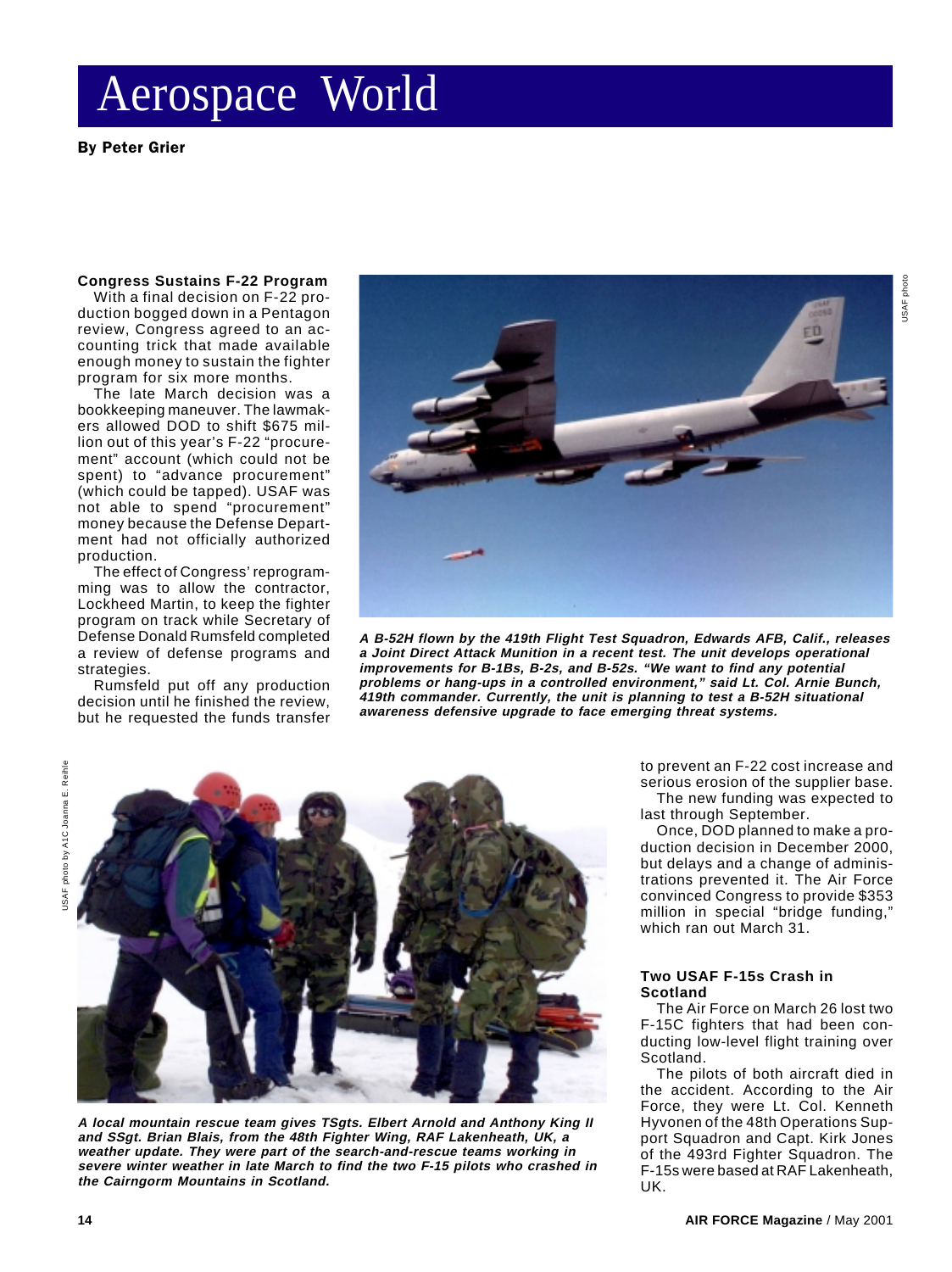The two fighters left Lakenheath on what was expected to be a threehour sortie. About an hour into the mission, ground controllers lost contact as the jets passed over the Cairngorm Mountains in the Scottish Highlands.

Search-and-rescue teams had to suspend operations that evening because of severe winter weather; however, on March 27, they found the body of one pilot near the wreckage of his aircraft. Medical officials identified the pilot as Hyvonen.

It took another day for rescue crews to spot the second aircraft, as bad weather continued to hamper search efforts in the rugged mountains. It was March 29 when the search resumed for the second pilot and March 30 when the body was found.

RAF and civilian mountain rescue crews, as well as USAF forces, participated in the search.

A board of USAF officers will investigate the cause of the crashes.

#### **Crash Claims Lives of 18 ANG Members**

The loss of 18 Virginia Air National Guard civil engineers and a threeperson Florida Army National Guard flight crew in the March 3 crash of a C-23 Sherpa near Macon, Ga., represents one of the worst peacetime tragedies in the history of America's National Guard.

The aircraft crashed in heavy rain after taking off from Hurlburt Field, Fla., en route to Oceana, Va. There were no survivors.

"This tragic loss on a routine training mission reminds us of the sacrifices made each and every day by all of our men and women in uniform," said President Bush in a White House statement.

The Virginia guardsmen were all members of the 203rd Rapid Engineer Deployable, Heavy Operational Repair Squadron, Engineer (RED HORSE) Flight. They were returning

## **For the Future Air Force, 14 Critical Capabilities**

Maj. Gen. (sel.) David A. Deptula, director, Air Force national defense review, has unveiled what USAF sees as the future force's must-have capabilities.

He told a March 28 session of the House Armed Services Military Procurement Subcommittee that USAF will need to possess 14 "critical" capabilities, giving it the power to:

- **1.** Rapidly dominate (within days) adversary air defenses to allow freedom to maneuver, freedom to attack, and freedom from attack.
- **2.** Render an adversary's cruise and ballistic missiles ineffective before launch or soon after.
- **3.** Protect US space assets and deny adversary space capability.
- **4.** Create desired effects within hours of tasking, anywhere on the globe, including locations deep within an adversary's territory.
- **5.** Provide deterrence against Weapons of Mass Destruction attack and coercion by maintaining a credible, land-based nuclear and flexible conventional strike.
- **6.** Create precise effects rapidly, with the ability to retarget quickly, against large, mobile, hidden, or underground target sets anywhere, anytime, in a persistent manner.
- **7.** Assess, plan, and direct aerospace operations anywhere in near-real time, tailored across the spectrum of operations and levels of command.
- **8.** Provide continuous, tailored information within minutes of tasking with sufficient accuracy to engage any target in any battlespace worldwide.
- **9.** Ensure US use of the information domain, unhindered by all attempts to deny, disrupt, destroy, or corrupt it, and ensure US ability to attack and affect an adversary's information in pursuit of military objectives.
- **10.** Provide the airlift, aerial refueling, and en-route infrastructure capability to respond within hours of tasking to support peacetime operations or crisis operations.
- **11.** Build an aerospace force that enables robust, distributed military operations with time-definite sustainment.
- **12.** Build a professional cadre to lead and command expeditionary aerospace and joint forces.
- **13.** Implement innovative concepts to ensure we recruit and retain the right people to operate our aerospace force in the future.
- **14.** Achieve an unrivaled degree of innovation founded on integration and testing of new concepts, innovations, technologies, and experimentation.

## **NATO Allies Would Accept US Missile Defense, Says Ralston**

America's NATO allies are not opposed to missile defenses per se, Air Force Gen. Joseph W. Ralston, commander in chief of European Command, told a Senate panel on March 21.

They are most focused instead, he said, on the worry that the United States will unilaterally withdraw from the Anti-Ballistic Missile Treaty and erect defenses in a climate of hostility with Russia.

If the US can work with Russia on the missile defense issue, NATO allies would accept the defenses themselves.

If the United States has a defense so that you are not subject to blackmail and the President is not subject to blackmail, ... then we will be a stronger alliance, not a weaker one," said Ralston.

home after two weeks of laying water, sewer, and electrical lines in the Fort Walton Beach area as part of their two weeks of annual training.

Their deaths wiped out 10 percent of the 203rd RED HORSE unit.

The C-23's Army aircrew was assigned to Det. 1, 1st Battalion, 171st Aviation, Lakeland, Fla.

"Both organizations have taken a very hard blow that will impact the members, their families, and their communities," said Lt. Gen. Russell C. Davis, chief of the National Guard Bureau.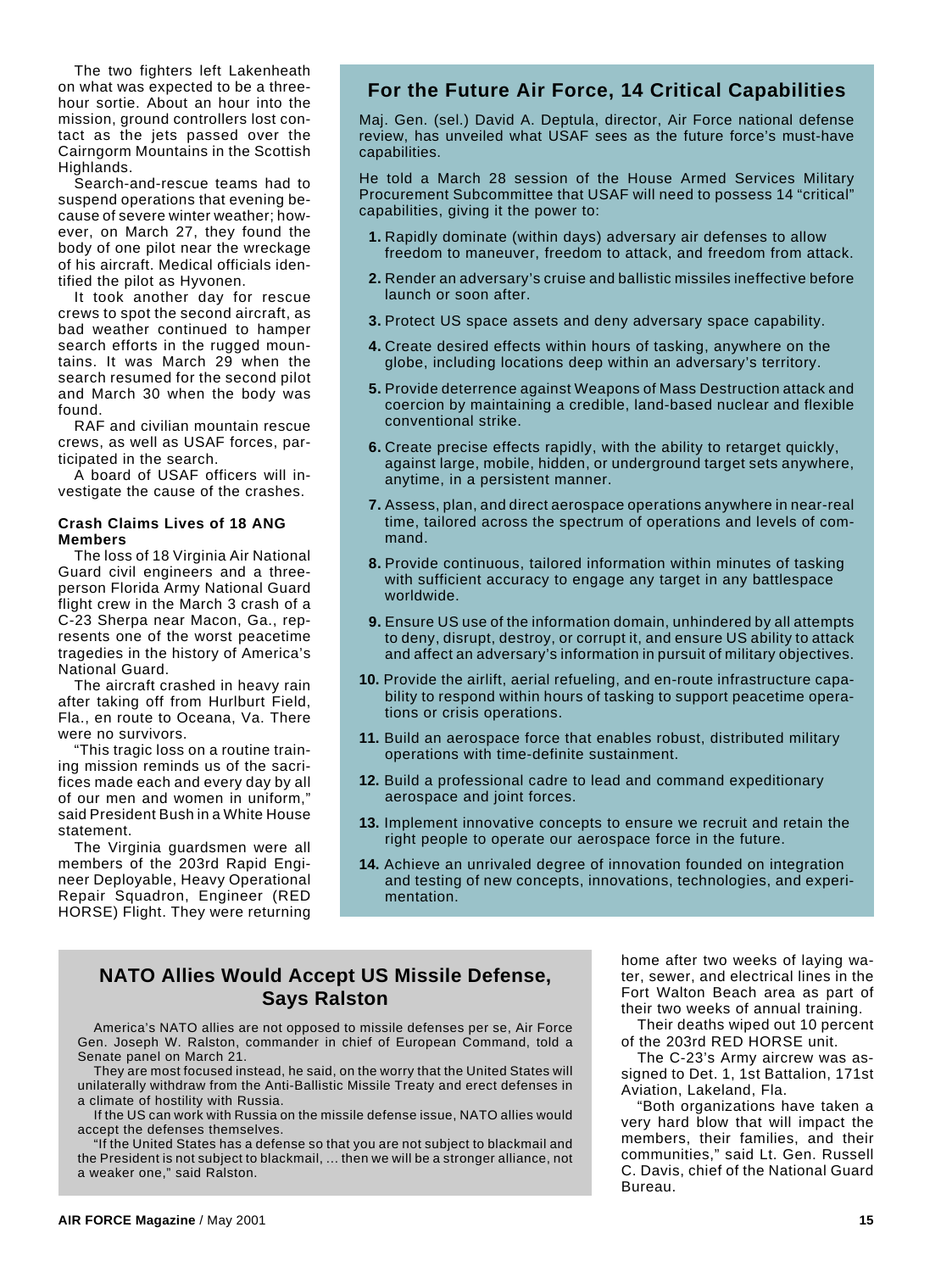## **Three Airmen Die in Helo Crash**

Three of the 16 people who died in a helicopter crash April 7 in Vietnam were Air Force personnel, all part of Joint Task Force–Full Accounting.

They were TSgt. Robert M. Flynn, Maj. Charles E. Lewis, and MSgt. Steven L. Moser.

There were four other American service members—three Army and one Navy—and nine Vietnamese civilians killed when the Russian–made Mi-17 transport helicopter crashed into a mountain in central Vietnam. Three of the Vietnamese made up the flight crew and four were aircraft technicians.

The group was doing preliminary work for a recovery and investigation team scheduled to arrive in Vietnam in late April to continue the search for unaccounted-for Americans from the Vietnam War.

Secretary of Defense Donald Rumsfeld said that since joint recovery



**As part of a simulation during an operational readiness inspection at Osan AB, South Korea, Capt. Carri Waltz (at right), from the 51st Mission Support Squadron, informs firefighters that the unit cannot account for two airmen.**

## **Congressional EW Caucus Calls for Many F-22s**

The Congressional Electronic Warfare Working Group released an issue brief March 13 that calls for increasing the planned purchase numbers of the F-22 to 750 from 339.

Such a move would restore the planned F-22 fleet to the size the Air Force envisioned before "arbitrary budget compromises" halved its numbers, said EW Working Group member Rep. Jim Gibbons (R) of Nevada. The numbers were cut after the 1997 Quadrennial Defense Review.

"It is important that members of Congress and the Bush Administration understand the critical need for the F-22 aircraft," said Gibbons, a former combat pilot, in a statement. "The United States must not underestimate the importance of maintaining air superiority during times of conflict."

The issue brief argues that restoring the original number of 750 would have four benefits.

First, it would give the Global Strike Task Force concept "real teeth." Gen. John P. Jumper, commander of Air Combat Command, envisions GSTF as a way to "kick down the door" and push back enemy air defenses, creating room for nonstealthy US "persistence forces."

Second, it would reduce the F-22's flyaway cost to about \$74 million per aircraft—approximately the cost of an F-15.

Third, by buying enough F-22s to outfit all 10 Aerospace Expeditionary Forces with two squadrons of 24 aircraft, the Air Force could retire the F-15 and F-117 while allocating Block 50 F-16s to the Guard and Reserve. Three airframes would thus be effectively replaced with one.

Fourth, with 750 F-22s the Air Force could afford to outfit the aircraft with generation-skipping air-to-ground technology, such as an onboard synthetic aperture radar.

"Armed with eight small diameter bombs, carried internally, this F-22X could effectively 'kick down the door' and provide an all-encompassing air dominance capability," states the EW Working Group brief.

searches began in 1985, this accident presented the first loss of life.

He called the work a "noble calling" and pledged that the "mission will continue, even in the face of this tragedy."

Since its inception in 1992, JTF– FA has conducted more than 3,400 case investigations and 590 recovery operations. According to the Pentagon, the remains of more than 600 Americans have been recovered and identified.

#### **CINCPAC Calls North Korea No. 1 Foe**

The Commander in Chief of US forces in the Pacific is comfortable using the "e" word—as in "enemy" to describe North Korea.

"I define North Korea as the No. 1 enemy state when I look across my area of responsibility," said Adm. Dennis C. Blair, CINC, Pacific Command, in a meeting with South Korean reporters on March 20, according to an Associated Press report carried by the Korea Herald.

That does not mean he believes Pyongyang is poised for attack. The chances of war on the Korean peninsula are low, he said, because North Korea knows it would be defeated by the combined strength of US and Republic of Korea forces.

#### **DOD Probes Fatal Kuwait Training Accident**

US military officials are launching a full-scale investigation into the March 12 Kuwait training accident in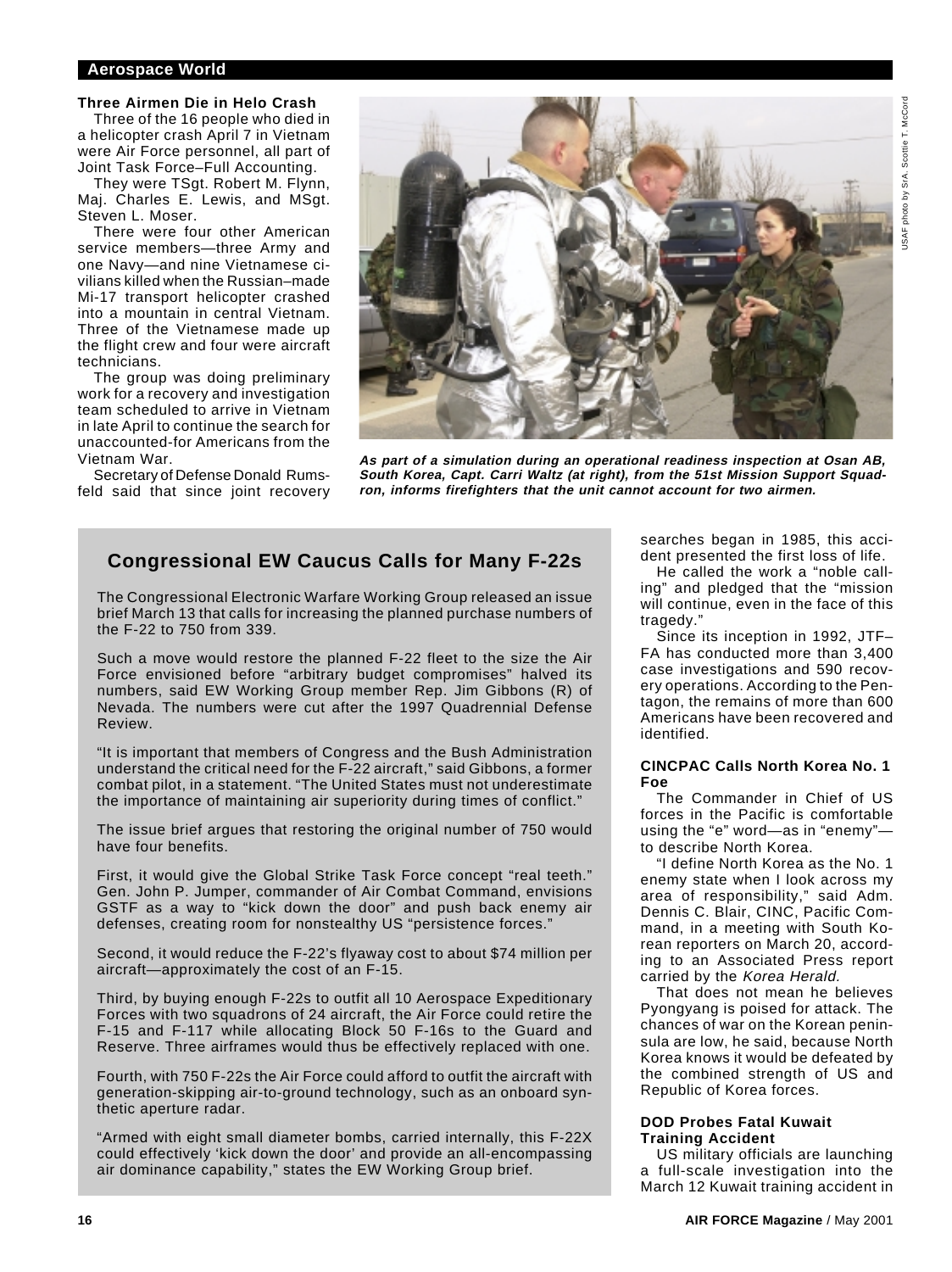which an errant rack of bombs from a Navy F/A-18 killed five US service members and one military officer from New Zealand.

Four of the fatalities were US Army personnel. One was a member of the Air Force—SSgt. Jason M. Faley, a tactical air controller with the 19th Air Support Operations Squadron, Ft. Campbell, Ky.

Seven others were injured in the incident, which took place during a night exercise at the often-used Udairi live-fire range some 30 miles from Kuwait's border with Iraq.

The casualties were all in an observation post, a small tower about 10 feet high, when at least two Mk 82 unguided bombs struck nearby.

Preliminary reports indicated that the forward air controller directing the F/A-18 made an unsuccessful attempt to call off the bombing run at the last moment. Among the questions that the Pentagon's investigation team—headed by Marine Lt. Gen. Michael P. DeLong, deputy commander in chief of Central Command—hopes to answer is whether the forward air controller misdirected the airplane or the pilot made an error in tactical navigation.

The forward air controller on the mission was an Air Force enlisted



**1st Lt. Ed Markie (center), navigator for a HALO, or High-Altitude Low-Opening drop, discusses the drop zone at Benguerir Airfield, Morocco, with a Moroccan airman. They were participating in a Blue Sands training exercise in March.**

man—SSgt. Timothy B. Crusing. He was seriously injured in the accident.

#### **Cadets Charged in Academy Drug Scandal**

On March 14, Air Force officials

## **Boeing Plans Move From Seattle**

Boeing announced March 21 that it plans to move its corporate headquarters out of Seattle to either Chicago, Dallas, or Denver.

The aerospace giant's top managers will be leaving the area with which Boeing has long been associated to emphasize a corporate shift toward leaner operations focused on a broader array of businesses, said CEO Philip M. Condit at a Washington news conference.

Those new areas include the provision of Internet services to aircraft, commercial aircraft servicing, and even satellite communications.

"Boeing has a wealth of opportunities in our new definition of the aerospace industry," said Condit. "Our new corporate architecture will help us capture them."

Boeing will still have a presence in the Northwest. The company has not announced how or if the proposed reorganization will affect the firm's massive manufacturing facilities in the Seattle suburbs of Renton and Everett.

But with competition in its core aircraft business intensifying, Boeing must look further afield for growth, said firm officials. Europe's Airbus is a rising star in airliners; Lockheed Martin is a tough foe in the military aircraft field.

Against this background, Boeing has been uncharacteristically bold in diversification moves in recent months. In January 2000 it bought Hughes Electronics satellite manufacturing division for almost \$4 billion from GM. A few months later it paid \$1.5 billion for Tribune Co.'s aviation mapping unit.

The goal, said Condit, is to become a diverse provider of "aerospace solutions," as opposed to a pure manufacturing firm.

charged five US Air Force Academy cadets with the use or sale of illegal drugs, bringing the number of cadets charged in one of the school's biggest scandals to seven. Two of the seven have already been convicted and sentenced.

The drug investigation, which began Oct. 16, initially placed 35 cadets under suspicion. In January, academy officials announced that the investigation had narrowed to 14. They had exonerated 12 and disciplined nine for knowing about and failing to report the alleged illegal activity.

The sentence of the first cadet convicted, who pleaded guilty to use of cocaine, LSD, Ecstasy, and methamphetamine and distribution of Ecstasy and LSD, included dismissal and confinement at Ft. Leavenworth, Kan., for 3.5 years. The second cadet pleaded guilty to making a false statement and using LSD. His sentence included dismissal and confinement for five months.

For the latest cadets charged—two seniors, two juniors, and one sophomore—confinements could range from up to five years to up to 57 years, according to the academy.

Officials said the investigation is continuing. Although the cadets currently under investigation represent less than one-half of one percent of the cadet wing, the academy has increased the number and frequency of random urinalysis drug tests, including weekends and after holidays.

"We expect our cadets to meet higher standards, and 99-plus per-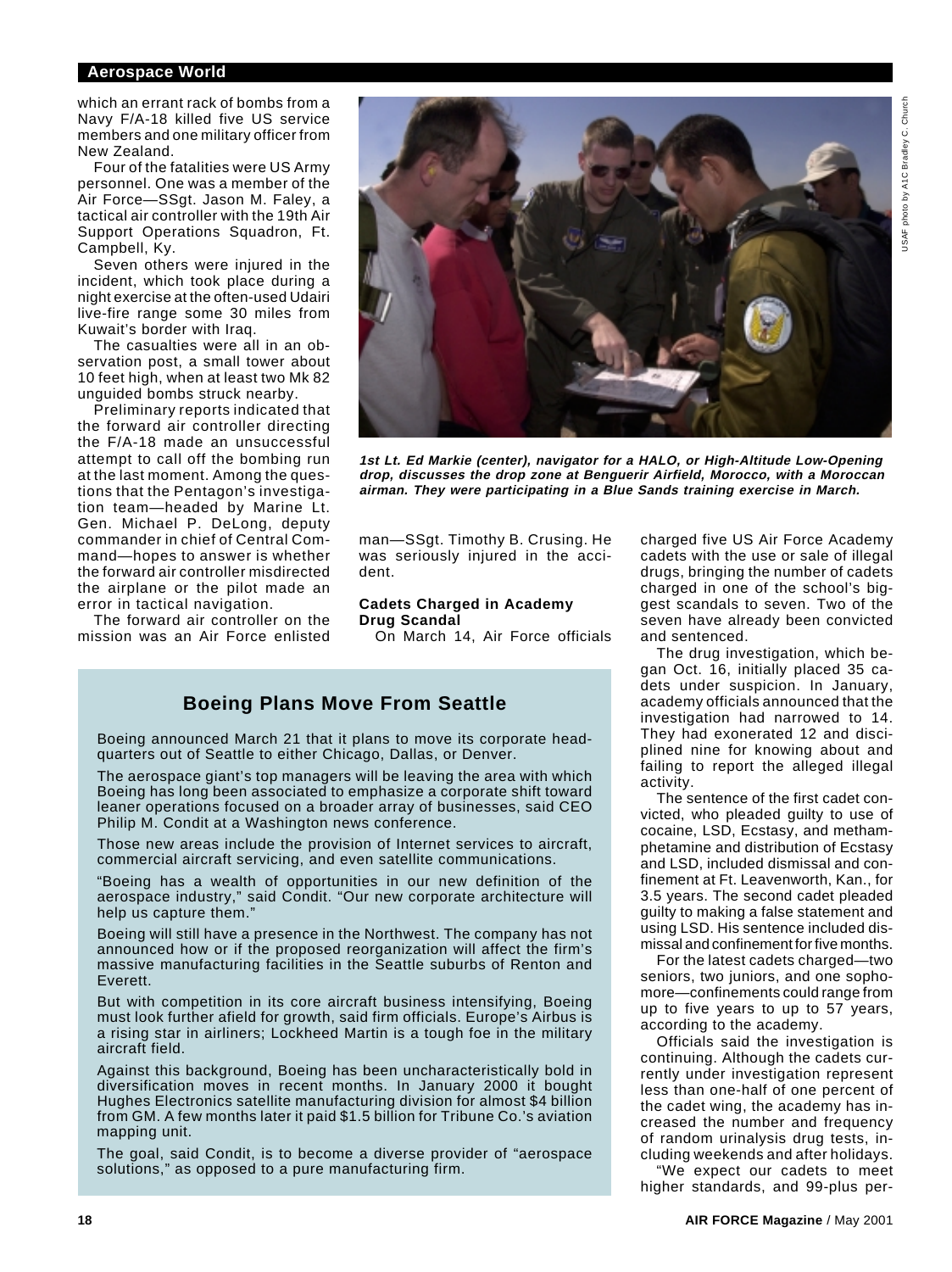## **Now, It's Just "Missile Defense"**

The US effort to develop and deploy anti-missile weaponry, formerly known as National Missile Defense, will henceforth be named simply Missile Defense, Secretary of Defense Donald Rumsfeld said at a March 8 Pentagon news conference.

A minor change? Not hardly, in the eyes of Bush officials. Eliminating the reference to "national" is meant to reassure European allies that the US missile shield effort is not intended to leave them unprotected.

Similarly, the word "theater" has been banished from the former "theater missile defense" effort to protect deployed US forces.

'National' and 'theater' are words that aren't useful," said Rumsfeld. "What's 'national' depends on where you live, and what's 'theater' depends on where you live.

"My interest is in seeing if we can't find ways to develop defenses against ballistic missiles where we have interests," Rumsfeld continued.

Earlier, an Administration official confirmed that the Bush Administration plans to add at least a billion dollars to the Fiscal 2002 missile defense research and development budget. Exactly what programs that money will support, Rumsfeld said, remains undetermined.

factor was that the lead F-16 pilot lost situational awareness while descending under visual flight rules.

Second, the lead F-16 had a malfunction in its inertial navigation unit that the pilot failed to recognize and which put both aircraft about 10 miles off course. And third, the lead F-16 pilot also made an inadvertent cursor input to his navigation system during the flight, sending both aircraft farther off course when he switched into ground-attack steering mode.

These mistakes caused both aircraft to descend into controlled civilian airspace without the required communications with air traffic controllers. Below them, the Cessna was climbing after takeoff from Sarasota– Bradenton International Airport.

Technological advances, training

cent of them do, day in and day out," stated Col. Brian Binn, USAFA vice superintendent.

#### **Accident Report May Spur Flight-Rule Change**

The Air Force is considering changes in several categories of flight rules, including those governing the operation of military aircraft in civilian airspace, following the March 6 release of an official accident report on the collision of an F-16 and Cessna 172 over Florida last Nov. 16.

The changes could involve flight speed, instrument flying, and methods of descent, officials told the Chicago Tribune.

A critical combination of avionics glitches, procedural errors, and human mistakes lay behind the Bradenton, Fla., accident, according to the report. The F-16 pilot ejected safely following the midair collision. The Cessna pilot was killed.

The first direct cause of the mishap was the failure of the two aircraft to see and avoid each other, according to Air Force investigators. The second was the failure of Tampa air traffic controllers to alert the Cessna after their radar system generated "conflict alert" warnings some 30 seconds prior to impact.

Of greater interest to future Air Force operations, however, were the three factors that placed the F-16 in an area where it could cause an accident to begin with. Investigators identified each of these other links in the chain of events as "a substantially contributing factor."

The F-16 was part of a two-ship formation preparing to begin a surface-attack training mission over a marked military training space at the Avon Park Air Force Range. The first

## **Army Retreats, Compromises on Beret Issue**

Army Rangers will still wear headgear that is distinctively different from that of other US soldiers. But that headgear will be tan berets, not the black ones that the elite corps has sported for nearly 20 years.

Pentagon officials hope this compromise, announced March 16, will quell the controversy that has roiled the Army since October, when Chief of Staff Gen. Eric K. Shinseki announced his intention to issue black berets to everyone in the service, whether they had undergone grueling Ranger training or not.

Ranger leaders said they accepted the tan beret offer as a means of maintaining their separate identity.

"Rangers have never been measured by what they have worn in peace or combat, but by commitment, dedication, physical and mental toughness, and willingness to lead the way," said Col. P.K. Keen, commander of the 75th Ranger Regiment, Ft. Benning, Ga. "The beret has become our most visible symbol. It will remain so.

The original black beret decision sparked widespread resistance, primarily from retired Rangers who believed it was an insult to the sacrifices of elite soldiers past.

Several ex–Rangers walked 750 miles from Ft. Benning to Washington, D.C., in protest, with dozens more joining in on the final leg. Sen. John Warner (R–Va.), chairman of the Senate Armed Services Committee, sent Secretary of Defense Donald Rumsfeld a letter asking him to reconsider the move. Minnesota Gov. Jesse Ventura—himself a former Navy SEAL—even raised the issue with President Bush at a White House social occasion.

In the end the Army bent under the political pressure. But Shinseki continued to defend his original black beret order on the grounds that he was trying to infuse the Army with new spirit.

"This is an Army that's going to be transforming for the next 10 years," he said. "Change is difficult and this is somewhat symbolic, in that aspect."

The Army Chief had wanted 1.3 million new black berets ready for issue on June 14, the service's birthday. The pressure of producing so many caps so fast led the Defense Logistics Agency to waive "buy American" provisions and order a large percentage of berets from firms that have plants in Third World nations and China.

That's another aspect of the beret controversy that is "being reviewed," noted Shinseki in the March 16 press briefing.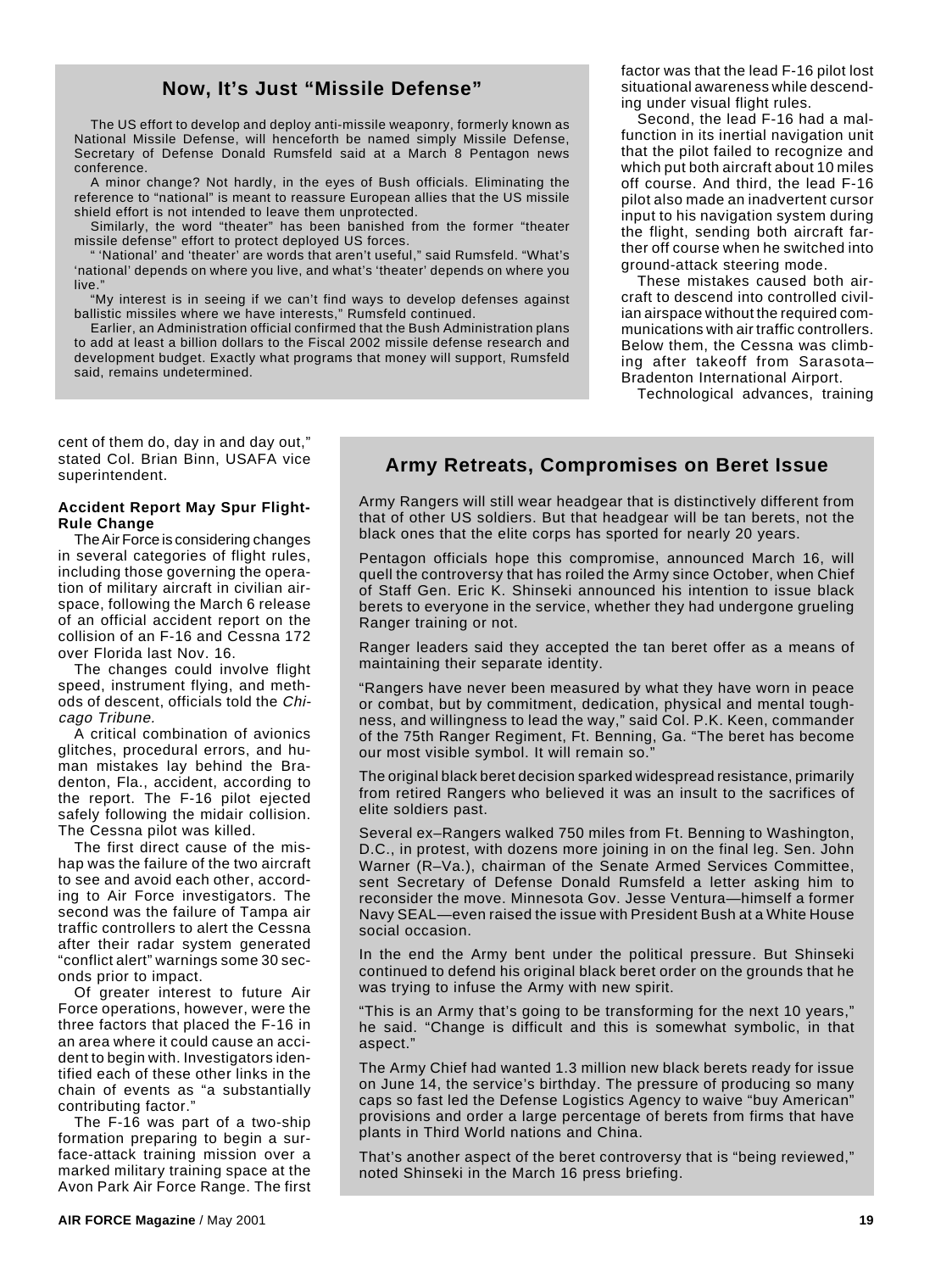improvements, and airspace structure refinements on the part of both military and civilian aviation have made the skies safer over the past decades, concluded the accident report. On occasion, equipment malfunctions, and people make mistakes—usually with few or no consequences.

"There are, however, times when several such events occur in close sequence to each other and in a synergistic way to produce tragic results—this mishap is one such case," concluded the accident investigation board.

## **Recruiter Assistance Program Deemed a Success**

The Air Force's expansion of its Recruiter Assistance Program has been a smashing success, say personnel officials. Since the beginning of this fiscal year it has sent 5,454 active duty airmen into the field to tell their service story to potential recruits.

RAP now allows all Air Force personnel up to 12 days of nonchargeable leave for recruiting assistance. Before this change, which was made in April 2000, only technical school graduates were eligible for the program—and they could only return to their hometowns.

Participants in the new expanded program have logged a total of 56,287 leave days so far.

"Feedback is excellent," says MSgt. Lewis Luster, noncommissioned officer in charge of production analysis at Air Force Recruiting Service, Randolph AFB, Tex. "I'm a recruiter and I've used the program myself. The



**Lt. Col. Red Millander (left), 17th Airlift Squadron commander at Charleston AFB, S.C., talks about the C-17 with UK Minister of Defense Geoffrey Hoon (seated). British pilots and loadmasters have been at Charleston to receive operational training. RAF No. 99 Squadron will be the first non–US unit to maintain and operate the C-17 transport.**

recruiters definitely like it and want to keep it."

## **Pentagon Watches China Military Spending**

Department of Defense officials said on March 6 that they are studying the implications of China's reported 17.7 percent increase in military spending—but at the same time they downplayed the significance of Beijing's budget move.

"Is it something that we pay attention to? You bet," Pentagon spokesman Navy Rear Adm. Craig Quigley

## **RAND: Only UK Will Stand With US in the Gulf**

A new RAND study holds that Britain will increasingly be the only NATO ally to fully cooperate with the US in military efforts to force Iraq to comply with United Nations resolutions.

Most of the US' European allies are more focused on their own continent and on developing military capabilities for European peace operations. This withdrawal from involvement in the Gulf might produce strains that could jeopardize "NATO's future and America's continuing engagement in Europe," says the study.

For this and other reasons the US military is beginning to develop a go it alone mentality, according to RAND. The advantages of such an approach seem obvious: Unilateral military operations are easier to conduct.

But the US still needs allies' aid, says RAND. This is particularly true in areas where the US military has key capability shortfalls, such as in electronic warfare and tactical reconnaissance aircraft.

"The United States should encourage its allies to maintain and improve these 'niche' capabilities," says the report.

told reporters. "Is it all by itself going to have a profound impact on US defense policy and defense spending? I don't think so. I think that is too strong a description."

China announced the increase in the armed forces official budget early in March, likely in an attempt to send a message to the world that it is serious about modernizing its 2.5 million-man military.

Western analysts believe some of the spending may go toward modernizing missile forces, with an eye to countering a possible US missile defense. But most is thought destined for purchase of modern fighters, precision guided munitions, amphibious landing craft, and other weapons intended to intimidate Taiwan.

Whether China's military budget is in fact \$17.2 billion, as Beijing holds, remains an open question. Some Western analysts say it is twice that amount or more. China's hard-currency purchases of weapons on the open international market are not always publicly disclosed.

## **Personnel Info System Gets Major Update**

The Air Force's new Military Personnel Data System Modernization program, or MilMod, was set to be turned on May 1—providing service personnel specialists with their first state-of-the-art system in 20 years.

MilMod will replace a system that has long relied on 1970s technology. "We've been working hard for nearly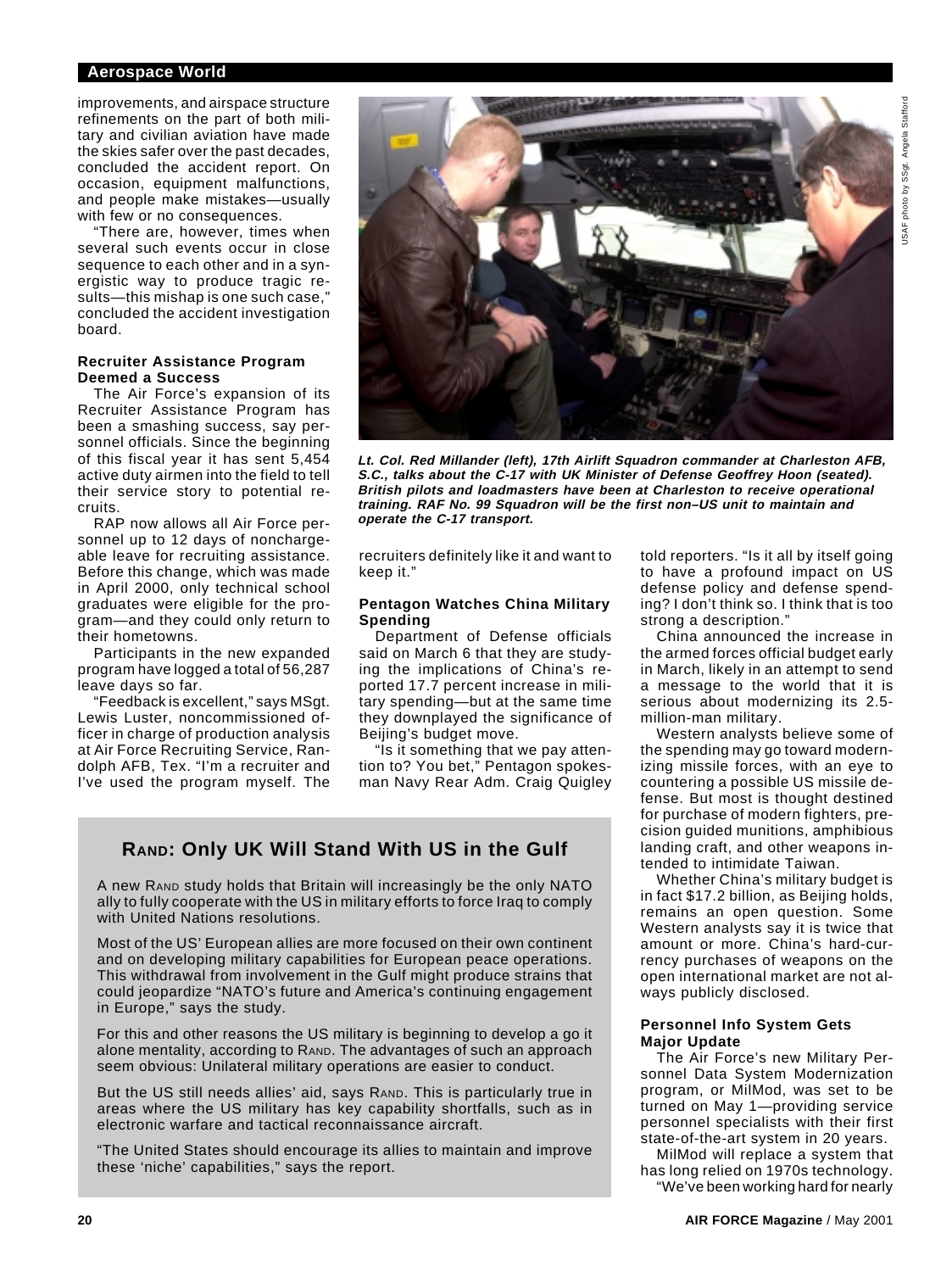five years, building this modernized system to take Air Force personnel processing into the next century," said Lt. Col. Ed Oliver, MilMod program

manager at the Air Force Personnel Center, Randolph AFB, Tex.

The new system will support all personnel management functions,

from recruitment to separation. It will provide real-time updating not available in the old system.

For users the most obvious im-

## **Fogleman: Exit Was "Early Retirement," Not Protest ...**

In July 1997, Gen. Ronald R. Fogleman abruptly retired,<br>vacating the position of Chief of Staff of the Air Force n July 1997, Gen. Ronald R. Fogleman abruptly retired, one year early. This act was interpreted at the time as a resignation in protest over DOD's assignment of blame for the June 1996 Khobar Towers terrorist attack in Saudi Arabia.

 Not so, says a story in the spring 2001 Aerospace Power Journal. In the article, Fogleman describes his exit as an "early retirement," requested by him out of frustration with Pentagon politics and the unwillingness of senior officials to heed his advice. "I simply lost respect and confidence in the leadership that I was supposed to be following," said the former Chief.

Fogleman made his remarks in an interview with Richard H. Kohn, former Air Force historian and now a professor at University of North Carolina at Chapel Hill. The two spoke five months after Fogleman retired, but the general had "grave misgivings" about the interview and asked that it never be published. Eventually, he agreed that publication could proceed once the Clinton Administration had left office.

Fogleman told Kohn that, by mid-1997, he had "become ineffective" as spokesman and advocate for the Air Force. His duties included providing military advice to the nation's civilian leadership, he said, but it was proving to be advice which that leadership "did not value, for whatever reason."

Fogleman referred specifically to Secretary of Defense William S. Cohen and his senior staff. "This was a crowd that took any kind of military advice that ran counter to Administration policy or desires as a sign of disloyalty on the part of the person providing the advice," said Fogleman. He was concerned that his counsel was alienating the civilian leadership to the point where "the service [might have been] punished." He added, "That's one reason to leave."

Moreover, Fogleman soured on fellow members of the Joint Chiefs of Staff, characterizing some closed-door debates in the JCS "Tank" meeting area as "just absolutely absurd." Some, he added, were "at fairly high levels of classification."

He was "shocked" by an episode that occurred as DOD kicked off the 1997 Quadrennial Defense Review. An Army two-star general (unnamed) came to his office, bearing a message from Gen. John M. Shalikashvili, the JCS Chairman, who was reacting to Fogleman's public call for DOD to acknowledge the Revolution in Military Affairs and explore "how we could and should fight future wars" with a "smaller, better-focused" force.

#### **"No Billy Mitchells"**

"In the QDR," the Army officer told Fogleman, "we want to work hard to try and [stay] as close to the status quo as we can. In fact, the Chairman says we don't need any Billy Mitchells during this process."

Fogleman told the messenger he found the phrasing

"unfortunate" but he understood the message. "From that point on, I really did not have much hope for the QDR," Fogleman said. He felt that only William J. Perry, Cohen's predecessor, had the "stature" to compel the services to transform.

Something else weighed on Fogleman. He recently had read Dereliction of Duty: Lyndon Johnson, Robert McNamara, the Joint Chiefs of Staff, and the Lies That Led to Vietnam, a blockbuster written by Army Maj. H.R. McMaster. Based on newly released documents, the book offered a devastating portrait of a mid-1960s senior uniformed leadership as being composed of weak, compliant, logrolling, and politically attuned Chiefs.

Fogleman discerned troubling parallels between his own experience and events in the McMaster book. He said, "Seeing some of the things that were going on in the Tank ... maybe not on the same scale, but the same sickness ... service parochialism, the willingness to collectively go along with something because there was at least some payoff for your service [branch] somewhere in there." This galled him.

#### **Mauling of the F-22**

The 1997 QDR turned into an exercise to avoid new thinking about the post–Cold War world and also a budget scrape-up to find \$60 billion for modernization that the service chiefs had told Congress was urgently needed. In this budgetary free-for-all, the F-22 fighter program was unjustifiably mauled by the Office of the Secretary of Defense, Fogleman asserted.

"The folks at OSD decided to make major disruptions in this program for no good reason at all," Fogleman said. USAF advice—which, in his view, was the advice of the airpower professionals based on legitimate intelligence about the threat—was contested by "a bunch of number crunchers."

In the end, DOD cut the program from 438 to 339 aircraft. Cohen made his decision "on political grounds more than anything else," said Fogleman. The F-22, Fogleman said, would be a "quantum jump" in fighter technology and enable the US to "cease worrying about air superiority for the first 35 years" of this century. However, OSD "fundamentally ... ignored the military rationale" for it.

Fogleman also charged that Adm. William A. Owens, JCS vice chairman, unnecessarily "inflamed" the tactical aviation debate with erroneous public comments that fighters were consuming an inordinate amount of the defense budget. Owens had "incorrectly quoted some statistics" about tactical aviation, said Fogleman, which then were taken up by Congress and media.

#### **The Problem With Amateurs**

"This line of argument took on a life of its own," Fogleman said. He felt "the nature of the presentation" had disrupted what had been a logical and integrated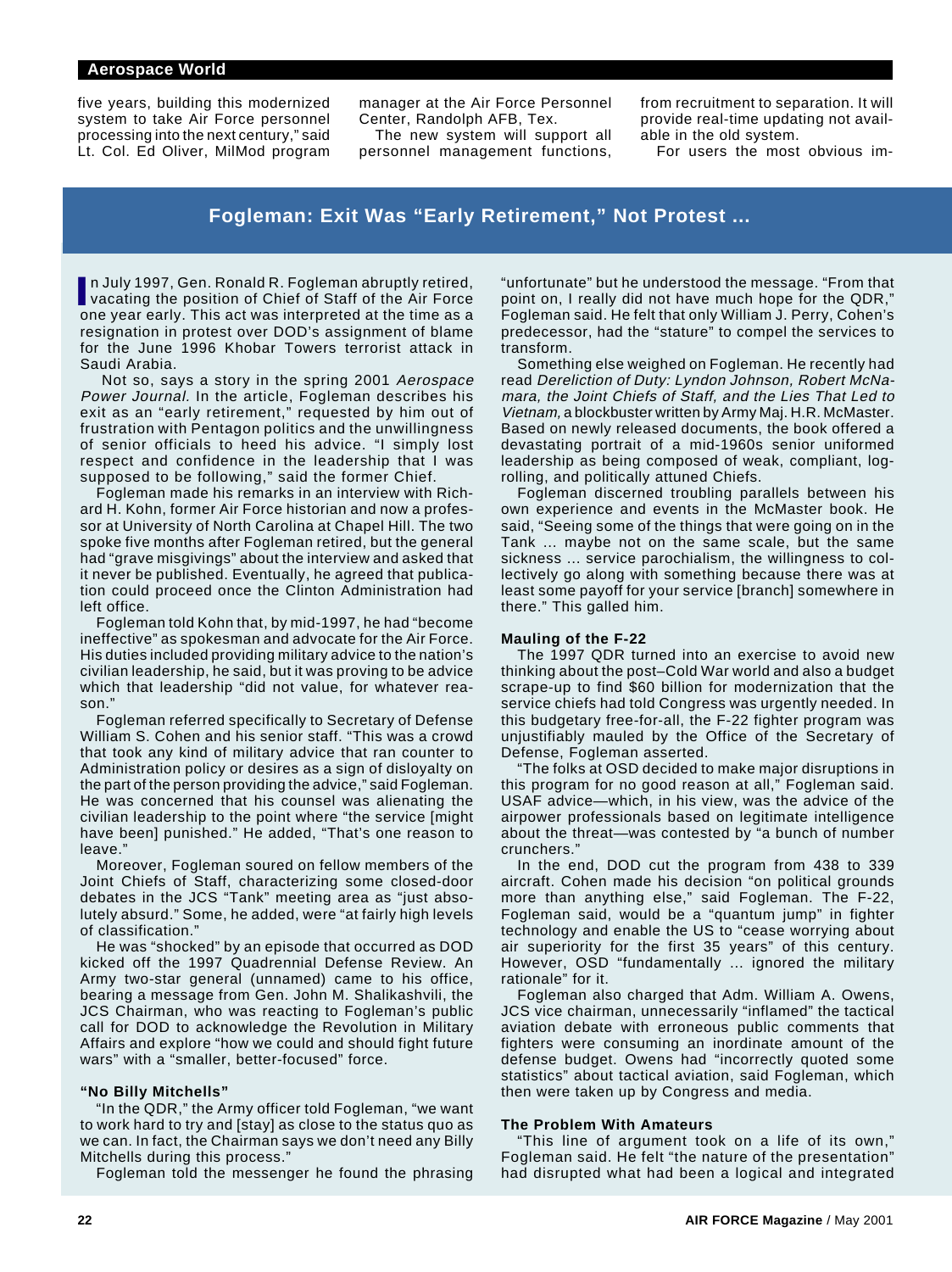provement will be a graphical user interface.

"We've also standardized the support we're providing to the Total Force," said Oliver. "This will improve system support to the Air National

Guard and Air Force Reserve personnel processes."

#### **Bush Toughens Stance Toward North Korea**

Bush Administration officials are

taking a markedly more skeptical approach to relations with North Korea than did their Clinton White House predecessors.

On March 8, Secretary of State Colin Powell suggested that Pyong-

## **... And Cohen's Actions Were "Purely Political"**

multiservice air modernization program. "If you look at the history of Tacair, anytime the amateurs mess with it, it gets screwed up," Fogleman charged.

Fogleman also was steamed about the 1st Lt. Kelly Flinn affair, a tempestuous public fight which strained what until then had been a positive relationship between him and Secretary of the Air Force Sheila Widnall.

Flinn—a B-52 copilot billed as a pioneer for women in combat aviation—had disobeyed orders, carried on an affair with the husband of an enlisted woman, and lied to her superiors. The Flinn case was "a cut-and-dried thing as far as I was concerned," said Fogleman, but Widnall, likely pressured by superiors to quickly end the embarrassing and politically charged, nationally infamous case, suggested granting Flinn an honorable discharge to get her out of the headlines.

"I said, 'Madam Secretary, if you give her an honorable discharge, you can also select a new Chief of Staff,' " the former Chief recalled. "That was the only time I ever talked that way to any direct supervisor or leader, because I felt so strongly about it."

In the end, Flinn left the Air Force with a general discharge.

#### **Backfire**

Fogleman was frustrated that one of his own moves had backfired on him. Early in his tenure, he taped a video message to be shown to personnel throughout the Air Force; in the tape, he emphasized personal responsibility and accountability in the ranks. The tape was intended to set a new tone in the wake of the April 1994 shootdown of two Army Black Hawks by F-15s in Iraq and the June 1994 crash of a B-52 whose pilots were hotdogging with the huge bomber.

While the video did achieve the desired effect to some degree, Fogleman acknowledged that "it may have started to go too far." By that, he meant "commanders were deferring to lawyers rather than taking [nonjudicial] action" to deal with subordinates who had behaved improperly.

Disappointment with fellow Chiefs. Conflict with Widnall over a matter of basic discipline and integrity. Confrontation with Cohen and OSD's political agenda. Fallout from the Khobar Towers incident. Taken together, these events engendered in Fogleman a feeling that he was "out of step." He noted, "After a while, you look around and experience some serious doubts about whether you can be right and everybody else is wrong."

He said he had taken the job, planning to stay only so long as he was effective and not to "hang on" through the fourth year of the assignment if he was only marking time. Worried that he had become persona non grata with the Chiefs and his civilian bosses, Fogleman left rather than see the service "punished" on his account.

"In my heart," he said, "I concluded that my continued service was not in the best interest of the Air Force."

**Fogleman's exit came just before Cohen decided to deny**<br>
promotion to Brig. Gen. Terryl J. Schwalier, commander promotion to Brig. Gen. Terryl J. Schwalier, commander of the 4404th Composite Wing in Saudi Arabia when a terrorist bomb destroyed Khobar Towers housing complex and killed 19 airmen.

Fogleman told Kohn that Schwalier, "at the tactical and operational levels, [had] done everything reasonable—and beyond—to protect his troops." Fogleman worried that making Schwalier a scapegoat would have a chilling effect on commanders, who would interpret the move as a signal that they should make protecting troops more important than carrying out the mission.

Fogleman said that, in the aftermath of the attack, he watched "with great interest" as "people in Washington" uttered statements "on the basis of no factual knowledge whatsoever." Fogleman went to Saudi Arabia to meet Schwalier, who offered his retirement to "remove any kind of a target for people to attack both the institution and individuals." Fogleman assured Schwalier that his objective was "to get the facts out." He told him that, if he had "screwed up," he could "expect to be held accountable." If not, he emphasized, "then I will support you."

#### **"Fundamentally Wrong"**

In the investigations that followed, the Air Force and Schwalier were treated in a manner that was "fundamentally wrong" for "purely political reasons." Fogleman said, "I think a hell of a lot of other people came to that same conclusion."

Fogleman, already deeply disenchanted, confided to members of the press that a public punishment for Schwalier might just be the straw to break the camel's back and that he might step down.

He elected to do so in advance of Cohen's final decision on Schwalier, "so that my leaving would not be in response to the decision on General Schwalier, to defuse that conflict," Fogleman asserted. There had by then been press accounts that Fogleman had threatened to resign if Cohen stopped Schwalier's promotion, reports which Fogleman called "simply untrue."

Instead, "I wanted to take that off the table and give him one last opportunity to act on the Schwalier case on the merit and facts ... rather than the issue of the Secretary of Defense's power vis-a-vis some service chief."

Three days after Fogleman's request for retirement, Cohen made it official: Schwalier would not be promoted and was deemed responsible for the Khobar Towers casualties if for no other reason than that, as commander, he should have done more to protect his troops. [See Schwalier Letter to Editor, p. 4.]

Did his act have any effect? Fogleman said it perhaps "alerted people to remember to pay attention, every now and then, to the military judgment of the Chiefs, because those guys over there have other options than to sit still and take their licks." After he left, Fogleman said, he believed "the politicians were reluctant to take on the Chiefs because they didn't want somebody else to step over the side."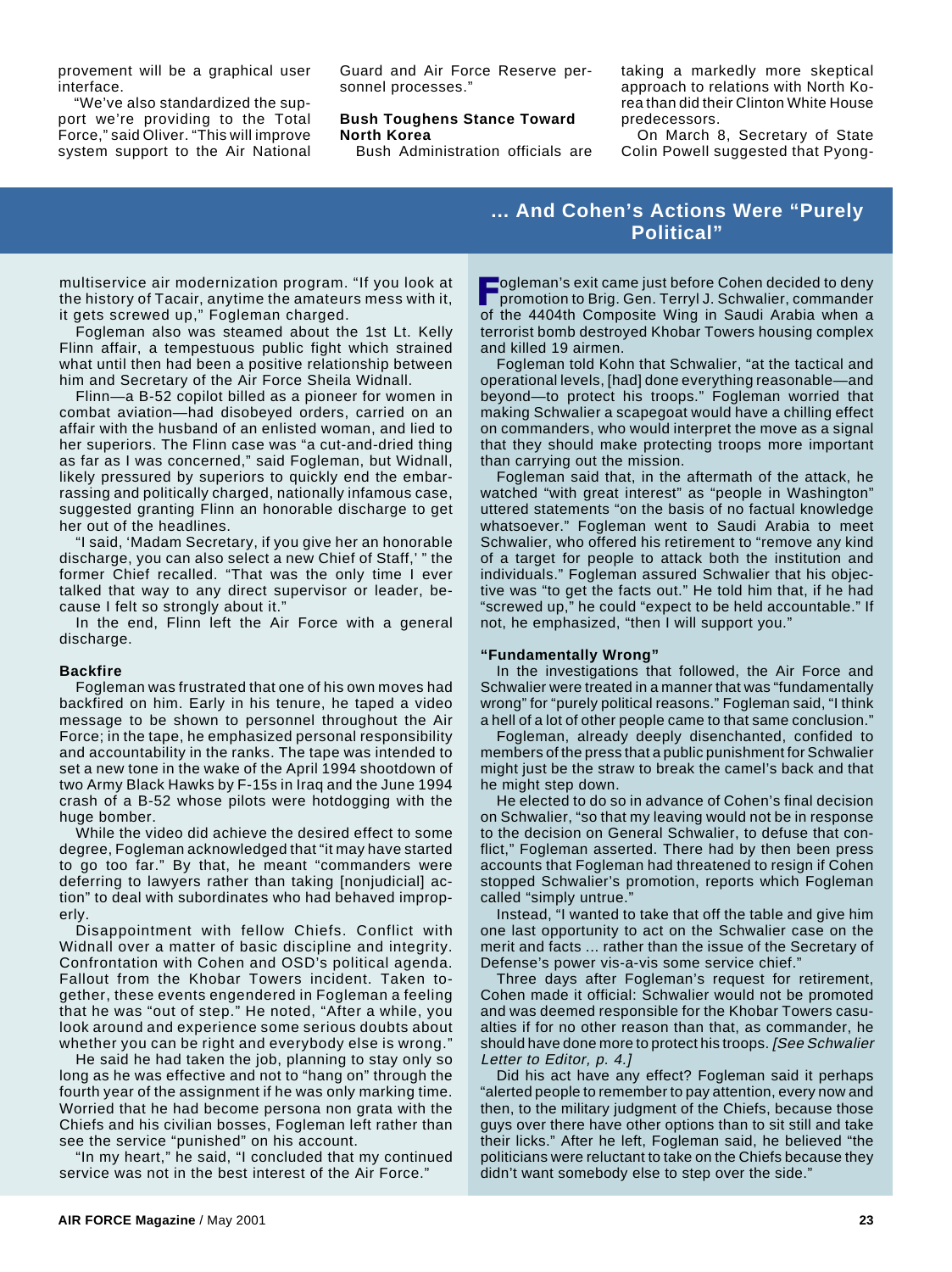

**"Survivors" from a simulated aircraft crash move through the Apalachicola National Forest, near Tallahassee, Fla., toward a rescue point during exercise Panhandle Rescue 2001. The exercise allows various types of Air Force units to train together in search-and-rescue situations.**

## **Taiwan Appeals for US Arms**

On March 8 Taiwanese officials publicly appealed to the United States to maintain or increase its arms sales to Taiwan in the face of diplomatic pressure from China to do otherwise.

"Hopefully the US government would properly take into consideration our needs," Gen. Huo Shou-yeh, vice chief of the Taiwan's General Staff, told reporters.

Among the US weapons on Taiwan's annual shopping list this spring: four Aegis destroyers for anti-air defense; P-3 submarine-hunting aircraft; high-speed anti-radiation and AIM-120 air-launched missiles; and Joint Direct Attack Munitions.

The Washington Times reported that a new US Senate Foreign Relations Committee staff report concludes that Taiwan urgently needs the advanced military capabilities represented by these weapons.

"Specifically, Taiwan desperately needs more advanced, longer-range weaponry, early warning capabilities, and better [command-and-control] capabilities," the report states.

lations Committee. In response, North Korea is again issuing the sort of tough rhetoric that marked its diplomatic responses prior to its recent thaw in relations with South Korea and the US.

An editorial disseminated in statecontrolled media March 14 called the US a "cannibals' nation" and accused the Bush Administration of a "provocative and reckless diatribe."

## **E-6 Tenure High Year Goes to 22**

Effective July 1 the High Year of Tenure for technical sergeants will increase from 20 to 22 years of service.

Ten years ago the maximum length of service for an E-6 was reduced from 23 to 20 years, the same as staff sergeants. The then-impending force drawdown was a major factor in the change.

That era is now behind the force. A review of HYT rates indicated that some fine-tuning for technical sergeants was in order, according to personnel officials.

"First, it's an opportunity to reward tech sergeants for career advancement and let them stay in the service longer. Second, it establishes a natural HYT bridge between staff sergeant HYT of 20 years and master sergeant HYT of 24 years' service," said SMSgt. Larry Welch, superintendent of force structure plans at the Air Staff.

#### **US Scores Russia–Iran Ties**

Russia's growing diplomatic and financial relationship with Iran could put the level of US aid to Moscow in question, Secretary of State Colin Powell said March 14.

Iranian officials have said they plan to purchase upward of \$7 bil-

yang might need to reduce the size of its million-man armed forces as the price of continued engagement with the West. He also suggested that the US might re-evaluate a 1994 nuclear deal in which the US, South Korea, and Japan promised North Korea two modern nuclear power plants in exchange for which North Korea must freeze its nuclear weapons program.

"We're going to take our time, we're going to put together a comprehensive policy, and in due course, at a time and at a pace of our choosing, we will decide and determine how best to engage with the North Korean regime," Powell said in an appearance before the Senate Foreign Re-

## **Does Tricare Siphon Money From Direct Care System?**

The rapidly escalating costs of managed care support contracts are siphoning money away from another key area of military health: the direct care network of military treatment facilities.

That is the message the surgeons general of the Army, Navy, and Air Force delivered to a Senate panel Feb. 28.

"There is constant pressure to find relief by reducing the direct care program funding in our military treatment facilities to pay for the managed care contracts," said Vice Adm. Richard A. Nelson, Navy surgeon general.

Emergency supplemental funding approved last year had allocated \$696 million for the direct care system and \$616 million for Tricare contracts.

Rising costs meant that almost all the money went to Tricare, instead.

"There is nothing left in construction, in real property maintenance," said Lt. Gen. Paul K. Carlton, Air Force surgeon general. "Our equipment is literally well beyond its life expectancy. Our facilities are falling down.'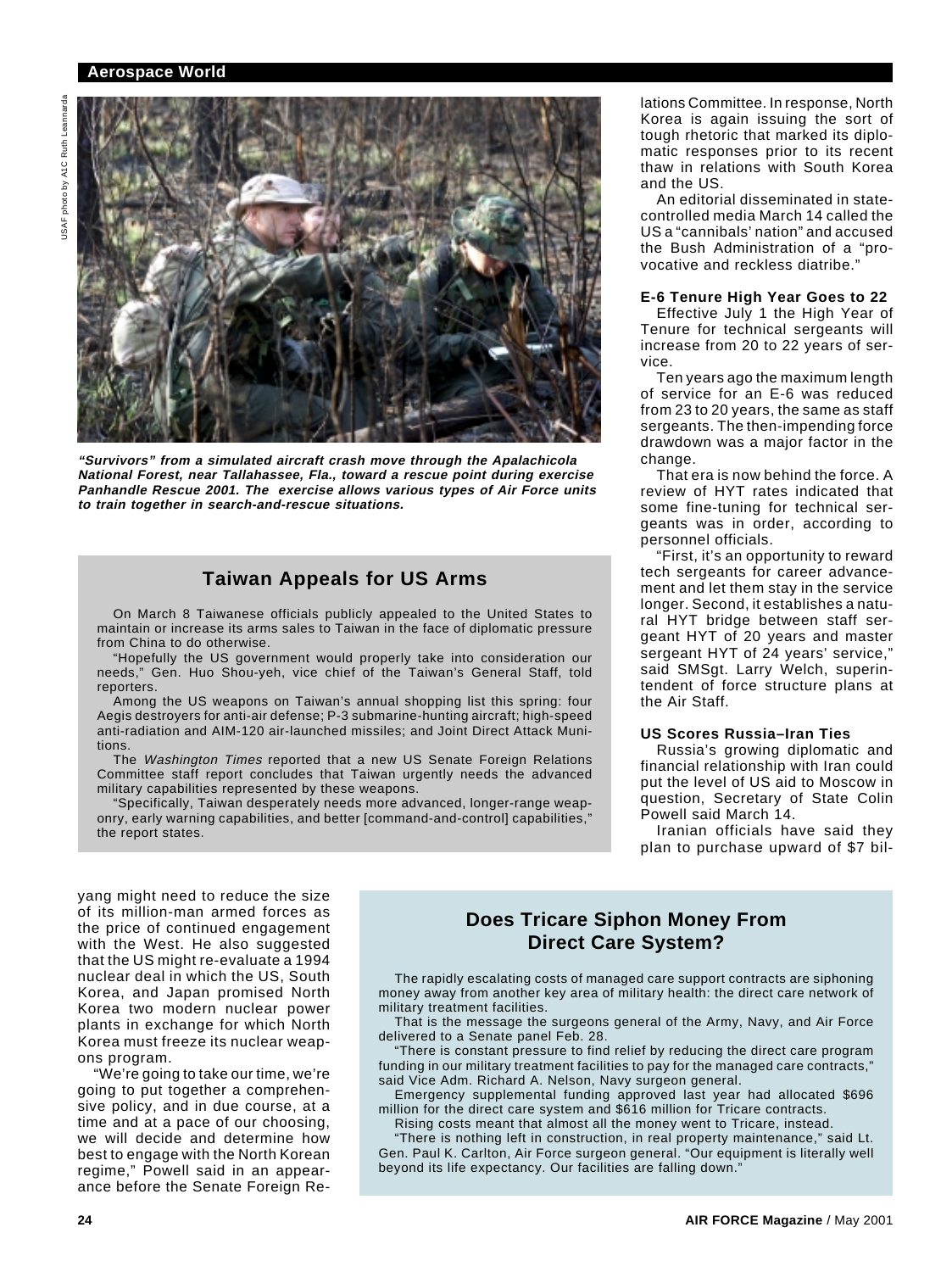## **Public Wants To Stop Nukes, Secure Oil Supplies**

The US public sees preventing the spread of nuclear weapons as the nation's most important foreign policy task, according to a Gallup poll released March 8.

Running a close second is ensuring US energy supplies.

Gallup presented Americans with a list of several foreign policy goals and asked them to rank their importance. Two of the goals emerged as the most important—preventing the spread of nuclear weapons (identified as very important by 82 percent of the public) and securing adequate energy supplies (79 percent).

Americans also supported defending allies (62 percent say it is very important), maintaining superior military power worldwide (59 percent), and promoting and defending human rights in other countries (51 percent).

#### **DOD May Need More Money for Health Care**

Defense Department health officials say they are facing a cash crunch that could leave them as much as \$1.4 billion short for Fiscal 2001.

Among the causes: The \$200 million appropriation to implement improved prescription drug coverage for military retirees 65 and over is less than half what is needed.

"There is no way that we could take enough money out of the [military treatment facilities] to take care of that unfunded shortfall," said J. Jarrett Clinton, acting assistant sec-

#### lion worth of arms from Russia in coming years. During a Moscow summit in early March, Russian President Vladimir Putin warmly received Iranian President Mohammed Khatami.

"We have to be concerned when we see suggestions that [Russia] may be investing in weapons sales or accomplishing weapons sales with regimes such as Iran," Powell said in an appearance before the Senate Budget Committee.

Powell put Russia on notice that in general the new White House team will be more reluctant to open its checkbook for bilateral or multilateral aid program support.

"Our goal should be not to see if we can make Russia our best friend or to try to see if we can make it an enemy again but to help it through our examples, through support where support is merited, but not by throwing money down [on] programs and in ways that don't make sense," he said.

## **Base Closings Redux**

The base closings issue is back.

Six years ago, Congress abruptly halted the work of an independent base closure commission, charging that Bill Clinton had unfairly politicized the closing process. Now the Bush Administration is asking lawmakers to rev that process up again—as is Sen. John McCain (R–Ariz.), the new President's former GOP primary nemesis.

"We have too many military bases," McCain, a senior member of the Armed Services Committee, said on introducing new closure legislation. "The Cold War is over. We will never have a requirement for as many bases as we have today."

In its budget submission to Congress, the Bush White House said that while the Secretary of Defense is still reviewing the existing force structure, the current number of bases and other facilities represents "23 percent in estimated excess infrastructure.'

A new round of base closings, following on the heels of rounds carried out in 1988, 1991, 1993, and 1995, will be necessary to make the military run efficiently, according to Bush budget documents.

Meanwhile, McCain's legislation would authorize two rounds of closings, in 2003 and 2005. Savings would total \$20 billion by 2015, he said.

## **USAF Helps Snag Hacker "Coolio"**

On March 9, a New Hampshire teen hacker who went by the online nickname of "Coolio" was sentenced to a year in prison and a \$15,000 fine for unauthorized entry into computer systems—in part because of the efforts of computer-crime investigators from the Air Force Office of Special Investigations.

The teen, whose real name is Dennis Moran, pled guilty in county superior court to hacking into several computer systems, including one at Patrick AFB, Fla. Moran eventually gained "superuser-level privileges" at Patrick, enabling him to read files, write files, even make changes to the system.

"He even set up a backdoor so that he could come back and connect again without a password," said OSI Special Agent Ken Koch.

Koch, a computer specialist at Det. 802 at Patrick, traced the intrusion back through two Internet providers before learning Moran's identity. Comparing notes with the FBI, he found that Moran was already under investigation for suspected damage to a Department of Commerce computer system, among others.

The Patrick incident eventually added another count to the prosecutor's charges.

"It's amazing how much havoc a teenager can wreak from his bedroom with nothing more than a computer and a telephone line," said OSI Special Agent Jesse Kornblum, who also worked on the case.

retary of defense for health affairs, at a March 14 House hearing. "There is no way that we can ... cover a shortfall of that magnitude," he added.

The 65-and-over drug benefit, mandated last year by Congress, was slated to take effect April 1.

#### **New Study Finds More Accept Tricare**

A newly finished study found increased satisfaction with the military health care system among users, according to the Pentagon.

The Center for Naval Analyses/ Institute for Defense Analyses report found that 74 percent of Tricare Prime enrollees surveyed in 1998 were satisfied with their access to health care, as opposed to 63 percent prior to Tricare implementation. Eighty-two percent said they were satisfied with the quality of their care, as opposed to 73 percent prior to Tricare.

"This is what we really expect to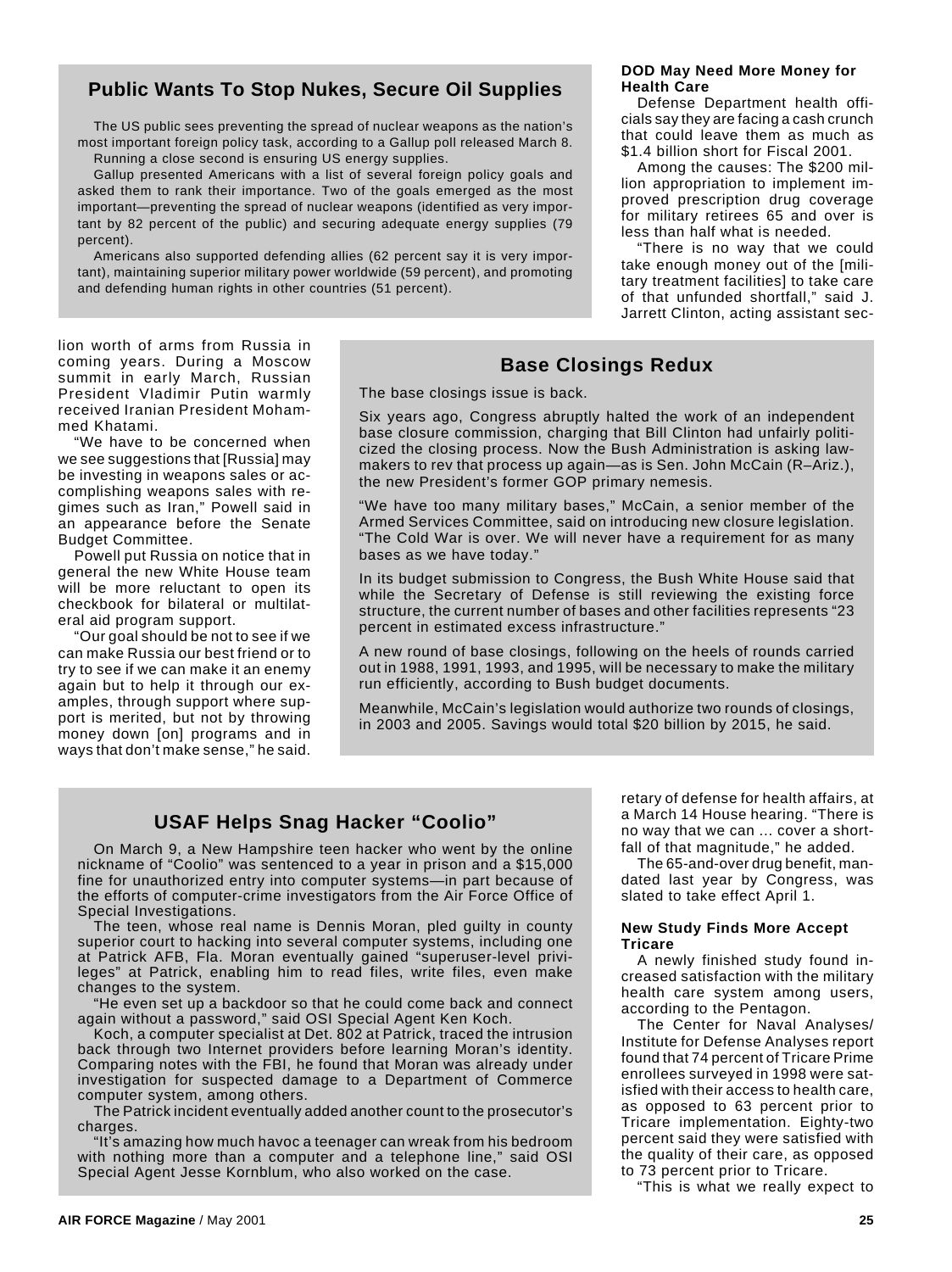## **State of NSA Is Top Intelligence Worry**

The steadily weakening condition of the National Security Agency has become "the No. 1 concern" for US intelligence.

So contends Rep. Porter Goss (R–Fla.), chairman of the House Intelligence Committee that oversees US spy agencies.

The NSA, famed for its Cold War signals-intelligence and code-breaking exploits, no longer holds an overwhelming technical lead over foreign spy agencies—or even commercial entities. In Goss's words: "Every part of the NSA is a problem that needs to be fixed."

Goss, a 10-year veteran of the CIA clandestine services, said that, during the Cold War, NSA held a commanding lead in the all-important field of computing power, allowing it to carry out remarkable feats of collection and analysis.

"It was the 800-pound gorilla that only the United States had," Goss told the Defense Writers Group in Washington, D.C., on March 22. "But today, you have a bunch of 400-pound gorillas running around Silicon Valley and offshore."

Goss said "it is true" that NSA today cannot cover all targets because of great advances in denial/deception techniques around the world.

What is needed, said Goss, is an infusion of money to help modernize the agency, but it is not likely to be forthcoming.

see as Tricare matures," said J. Jarrett Clinton, acting assistant secretary of defense for health affairs. "We have great confidence in our military health personnel and our managed care support contractors."

However, he added, "There are many areas where we still need to work."

## **Pilot Error Cited in Collision of F-16s**

Pilot error caused two F-16s to collide in midair over the Sea of Japan on Nov. 13, USAF announced March 12. One pilot died in the crash.

Both aircraft sustained major damage and were uncontrollable. Col. Michael Lepper ejected safely from his F-16 and was pulled from the water. No one in the four-aircraft flight saw Capt. Warren B. Sneed eject from his fighter. USAF and Japanese forces, including 30 aircraft, searched for Sneed for more than 48 hours, with no success.

An investigating board concluded that the aircraft of the two pilots collided during an in-place 180-degree left turn, during a G-awareness maneuver. The maneuver is a standard air-to-air gravity awareness exercise for aircrews that are likely to experience more than 5 Gs during a mission.

The board found that pilot Sneed, who flew the lead aircraft, failed to see Lepper's F-16 during the turn. Investigators also found that Lepper misperceived his distance from Sneed's aircraft, thus contributing to the accident. They also believe that conducting the 180-degree G-awareness turn while aircraft are in a trailing formation limited the pilots' ability to avoid the collision.

Both pilots were assigned to the 35th Fighter Wing at Misawa, AB, Japan.

## **Reservist Employers May Get Tax Break**

Congress is considering legislation that would allow employers of reservists tax credit compensation for employees called to active duty for a contingency operation.

The bill, introduced by Rep. George R. Nethercutt Jr. (R–Wash.), would allow employers a credit of up to \$2,000 for each reservist employed.

The total tax credit per employer per year would be capped at \$7,500.

The Reserve Employer Tax Credit Act would allow self-employed reservists to claim the benefit as well.

## **DOE Seeks \$5 Billion for Nuclear Plants**

Full repair of the nation's nuclear weapons production infrastructure would cost upward of \$5 billion in coming years. "We need to spend an additional \$300 million to \$500 million a year over currently planned levels for the next 17 years, according to the best analysis, to refurbish the weapons complex to perform just its basic mission," stated Sen. Pete Domenici at an appropriations subcommittee hearing in March.

Retired Air Force Gen. John A. Gordon, who became head of the National Nuclear Security Administration last year, agreed with, as he phrased it, "the recommendations upon recommendations to begin to reinvest."

"It's time to get on with the work," he emphasized. "We don't need any more studies."

He stated that the problem is longterm underfunding of infrastructure maintenance and recapitalization, plus, "in the recent past, the priority has been given to the science side of the nuclear stockpile stewardship program."

He pegged the necessary funding



**SrA. Shaw Weston, 820th RED HORSE Squadron, Nellis AFB, Nev., helps construct a barracks for Marines at Castries, St. Lucia. Approximately 100 Air Force, Army, and Marine personnel deployed to the Caribbean island for the readiness training and humanitarian assistance exercise, New Horizons.**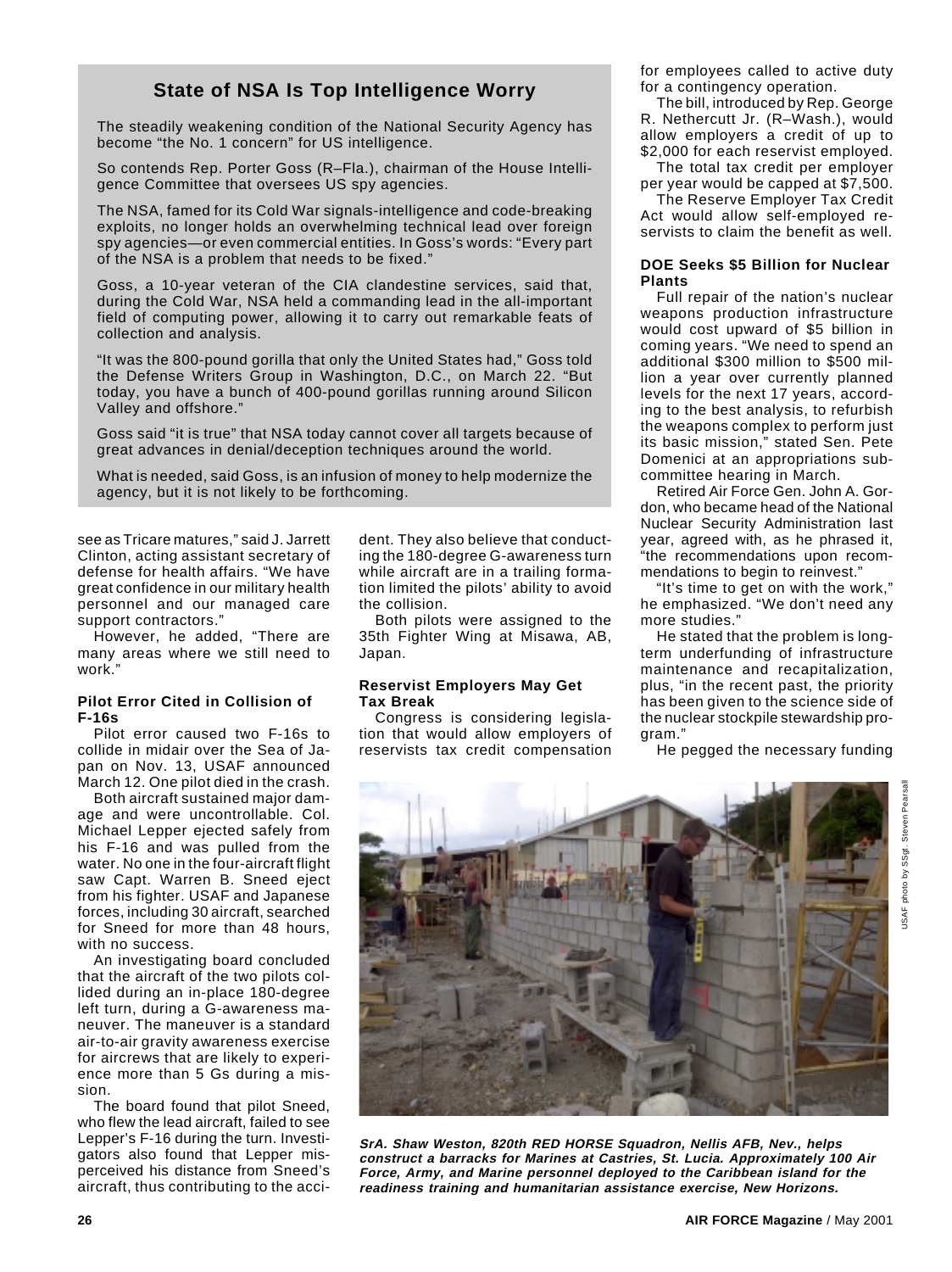at \$500 million a year for at least the next 10 years. He said the NNSA has a priority list for that money. "We know where we'd spend our first dollar, we know where we'd spend our last dollar."

Aside from the problem of decaying infrastructure, the NNSA has struck a tentative agreement with the Pentagon to refurbish the B61 nuclear bomb and W76 warhead. Together those two warheads account for 60 percent of the US arsenal, said Gordon. Facilities also need to be consolidated, he said, citing Los Alamos as an example.

"I need to pull together ... the nuclear operation so that we can do the safety and the protection of those facilities in one place," said Gordon, instead of moving material back and forth between areas or buildings at Los Alamos.

## **Skelton Gets Down to Brass Tacks**

Rep. Ike Skelton (D–Mo.) says he is "disappointed" with President Bush's 2002 Pentagon budget of \$311 billion because it provides only a tiny increase over this year's spending level.

In a March 22 floor speech, the senior Democrat on the House Armed Services Committee noted that \$311 billion is "a whole lot of money, to be sure." However, he noted, one needs to factor out new retiree health care costs and inflation.

"Guess what?" said Skelton. "The actual increase in the defense budget is \$100 million."

Skelton helpfully provided a list of what \$100 million buys these days. It would pay for:

- One-forty-fifth of an aircraft carrier.
- Repairs to the gymnasium at the US Military Academy.
- A \$1.85 pay boost per troop per pay period.
- Six days of the missile defense program.
- One-and-a-half F-15 fighters.

He concluded: "A \$100 million increase in the defense budget is not really too much to write home about."



**Gen. Gregory Martin, USAFE commander, parachutes to the touch down point at Hurlburt Field, Fla., during a visit to learn about the base's special tactics mission. Martin was a collegiate parachuting champion in 1969.**

were performing safety observer duties about one nautical mile from the carrier USS Eisenhower when the accident occurred.

The Navy is investigating the accident.

#### **News Notes**

■ Paul Wolfowitz was sworn in as the 28th deputy secretary of defense in a Pentagon ceremony March 2. Wolfowitz has previously served the Department of Defense as undersecretary of defense for policy and deputy assistant secretary of defense for regional programs.

On March 7 the White House announced that President Bush has nominated Pete Aldridge, a former Secretary of the Air Force, to serve as undersecretary of defense for acquisition, technology, and logistics.

On Feb. 19 an Air Force HH-

#### **Crash Kills USAF, USN Pilots**

A Feb. 21 crash of a T-45 Goshawk trainer into the Atlantic off the coast of Florida claimed the lives of one Air Force and one Navy pilot.

The body of Capt. Justin Sanders of the 33rd Training Squadron, Vance AFB, Okla., was recovered. Navy Lt. Gregory Fulco, a VT-22 instructor pilot at NAS Kingsville, Tex., was presumed dead when the search was called off because of darkness.

The T-45 was temporarily assigned to a detachment based at NAS Jacksonville, Fla., where aircrews were undergoing aircraft carrier landing qualifications. Sanders and Fulco

## **Condoleezza Rice Calls for More Cyber-Security**

US high-tech firms need to join with the US government to fight a fastgrowing threat: cyber-terrorism.

That was the main point of National Security Advisor Condoleezza Rice's first major policy address as a member of the Bush Administration.

"We are talking about a collaborative partnership between the public and private sectors that is unprecedented in our history," she said.

Security exercises have long shown that a few skilled computer hackers could disrupt everything from electrical utilities to US 911 emergency networks, Rice said at an Internet security forum held in Washington on March 22.

Computer reliance is the "soft underbelly" of US security, she said.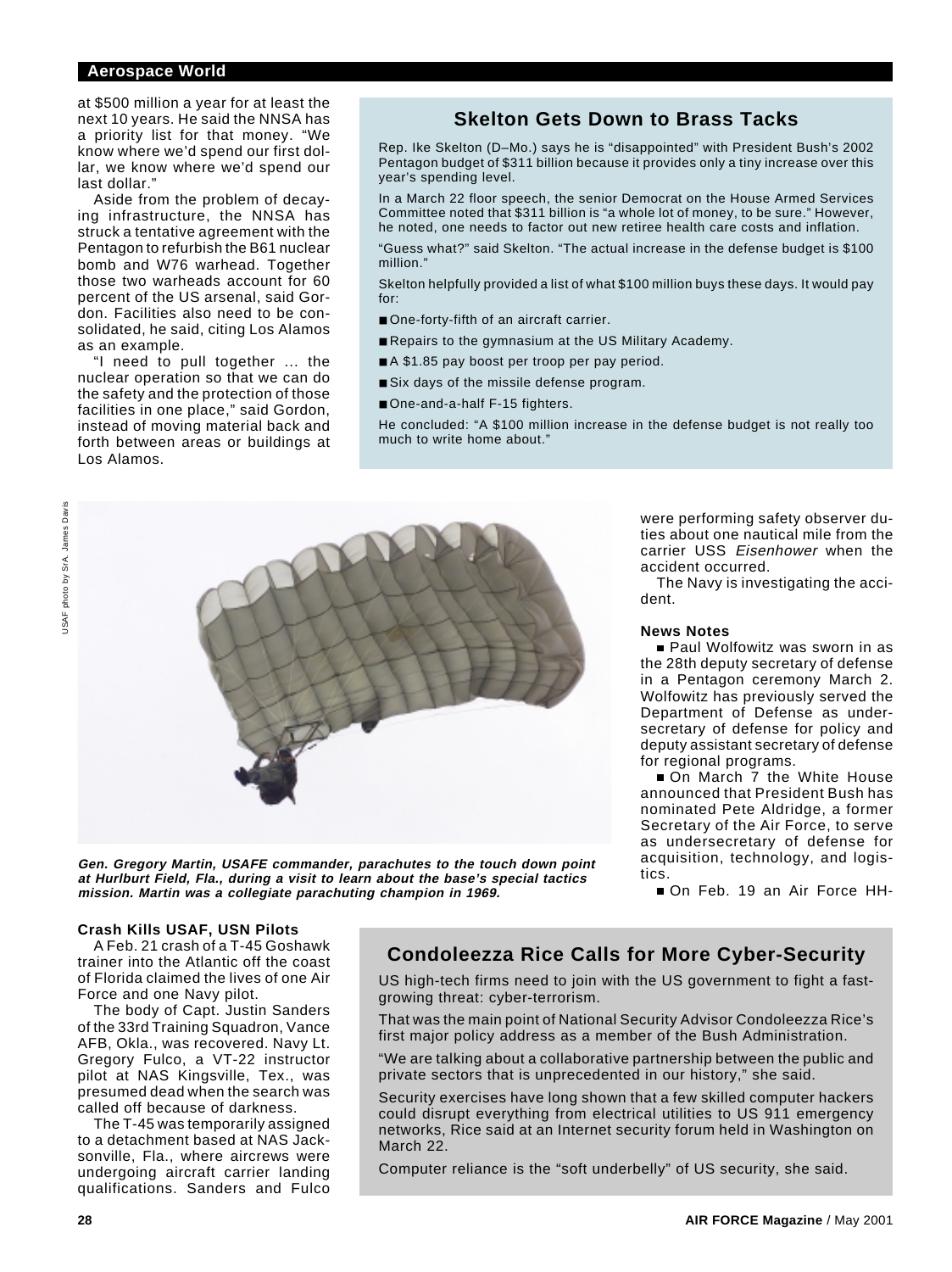60G Pave Hawk rescue helicopter assigned to Det. 1, 33rd Rescue Squadron, Osan AB, South Korea, likely saved the life of a pregnant woman and her unborn child with a daring evacuation from Bek Ryung Island. The Korean woman had developed complications during labor and needed to be airlifted to a major hospital.

Secretary of Defense Donald Rumsfeld has named retired Air Force Lt. Gen. Brent Scowcroft to direct a comprehensive review of the US nuclear command-and-control system.

The US Air Force Museum at Wright–Patterson AFB, Ohio, is in

## **USAF–Sponsored Nonlethal Beam Weapon Makes Debut**

On March 1 the Air Force and Marine Corps unveiled a joint technology demonstration project designed to produce a nonlethal energy beam weapon that scatters adversaries without injuring them.

The Vehicle Mounted Active Denial System emits a narrow beam of millimeterwave electromagnetic energy that penetrates less than 1/64th of an inch into a target's skin, quickly heating the surface and forcing retreat.

The Marines started the project, while two Air Force Research Laboratory teams—one from the Directed Energy Directorate at Kirtland AFB, N.M., and one from the Human Effectiveness Directorate at Brooks AFB, Tex.—led the research.

"A weapon like this could be particularly useful when adversaries are mixed with innocent [people]," said Marine Col. George P. Fenton, director of the Joint Nonlethal Weapons Program, Quantico, Va.

## **Promise Big, Deliver Small**

This figure and the following text come from "A Blueprint for Action: Final Report," a paper presented at the Feb. 14–15 Defense Reform 2001 conference of the American Institute of Aeronautics and Astronautics.

"Aggravating the effects of the overall decline in defense investment has been the inability of the Defense Department to budget realistically for acquisition programs and other key accounts. The DOD's own Future Years Defense Plan (FYDP), which projects midterm defense spending and forms a basis for industry's strategic planning, is emblematic of this shortcoming.

"The out-year budgetary and programmatic objectives ... cannot be taken seriously by anyone because they are consistently undermined by budgetary constraints. For example, President Clinton's Fiscal Year 2001 budget message hailed the achievement of a \$60 billion procurement level as meeting 'a critical ... goal.' What is not stated, however, is that the Fiscal 1995 FYDP forecast this \$60 billion procurement mark [for] Fiscal Year 1998, three years earlier; in fact, the Fiscal Year 1998 budget recorded only a \$47 billion procurement level. Indeed, from Fiscal Year 1995 through Fiscal Year 2000, out-year procurement plans not realized amounted to more than \$49 billion."



## Index to Advertisers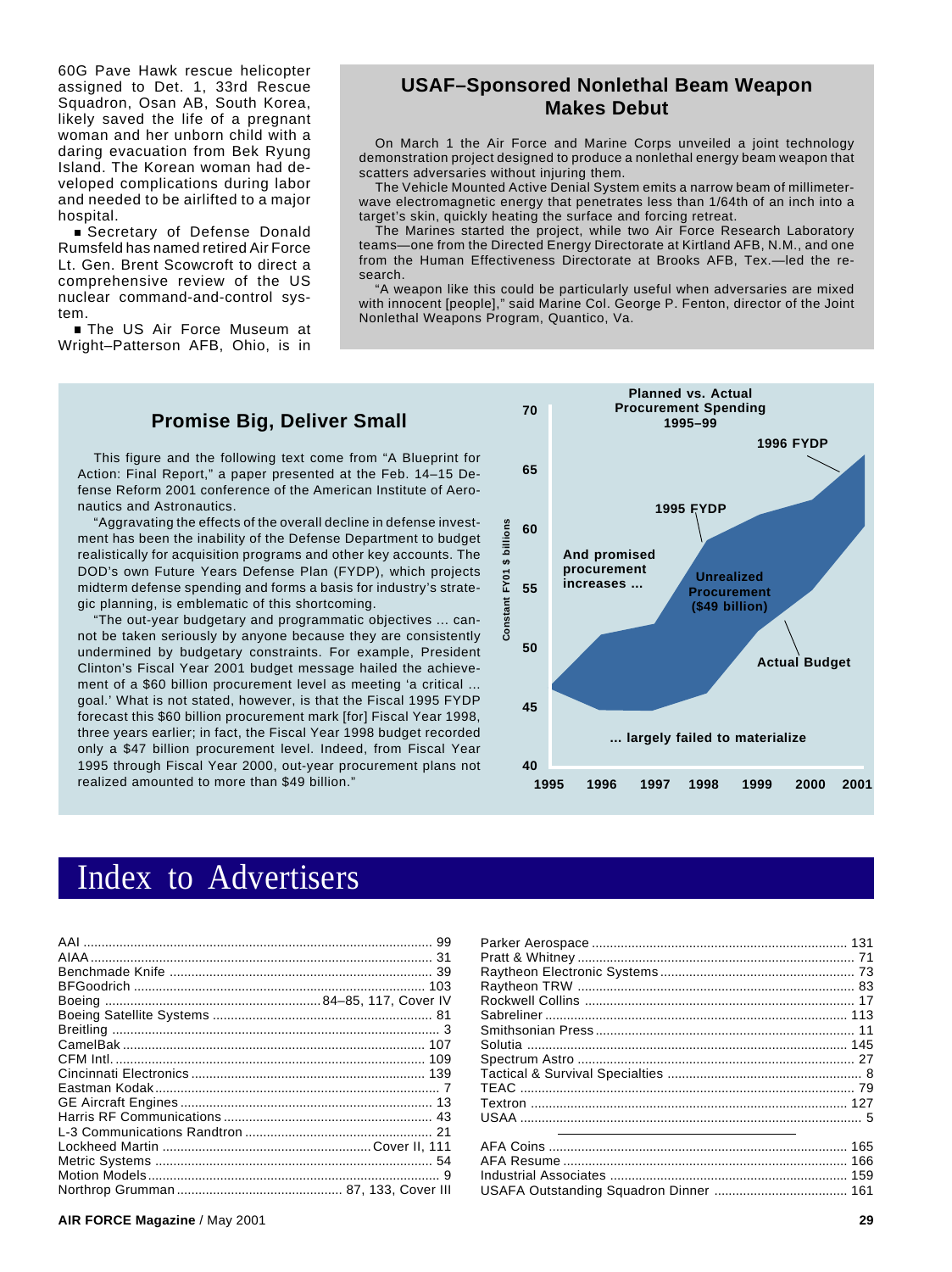the process of reassembling a dismantled B-2 stealth bomber formerly employed in ground-based stress testing. Museum officials hope to make the B-2 a centerpiece of their commemoration of the 100th anniversary of flight in 2003.

■ Heather Burke, daughter of Air Force TSgt. Robert Burke, Hickam AFB, Hawaii, won the sixth annual Armed Services YMCA art contest with a pencil drawing of her family's reunion on the flight line following a deployment. Heather's art will be reproduced on a

## **From Europe, Stand-Up Comedy**

In a March 26 story, "Storm Clouds Over US–Europe Relations," the New York Times said Europe was fretting over America's lack of enthusiasm for South Korean detente with Communist North Korea.

Some European nations even planned to stand up to Washington and send their own mediators to the peninsula.

"It's becoming clear that the new US Administration wants to take a more hard-line approach toward North Korea," said Anna Lindh, foreign minister of Sweden. "This means that Europe must step in."

## **CAP Logs Safest-Ever Year**

In 2000 the Civil Air Patrol logged its safest year ever, CAP officials announced Feb. 26.

Last year's accident rate per 100,000 flying hours was 0.94. The previous record, set in 1992, was 1.54 accidents per 100,000 hours.

"The best news, however, is no lives were lost," said CAP National Commander Brig. Gen. James C. Bobick.

CAP volunteers, who fly more than 85 percent of the inland search-and-rescue missions originated by the Air Force Rescue Coordination Center, often operate in more difficult conditions than civilian pilots typically face. To ensure safety in such circumstances CAP has instituted such measures as a mountain flying course and a video on mountain and sea survival topics.

New survival equipment, such as life rafts and electronic signaling devices, will complement this survival training.

poster recognizing National Military Family Week, Nov. 18–25.

**Per Congressional legislation** passed last year, the automatic maximum coverage for the Servicemembers' Group Life Insurance was set to increase from \$200,000 to \$250,000 on April 1. Total cost for the maximum coverage will be \$20 a month.

■ A fatigue break in a metal rod in the flight-control mechanism caused a USAF T-38 to crash Dec. 5 near Sheppard AFB, Tex., according to an accident board report released in March. The pilots of the aircraft ejected and suffered only minor injuries in the incident.

Online registration is now open for the fifth annual US Air Force Marathon, to be held at Wright–Patterson AFB, Ohio, on Sept. 22. The Web address is http://afmarathon.wpafb. af.mil/.

■ The Pentagon Renovation Program had a ribbon-cutting ceremony March 8 to open the doors to Wedge 1, the first section of the venerable building to re-open under a \$1.22 billion renovation project.

On March 15 a number of mobility support groups and squadrons within

## Senior Staff Changes

#### **NOMINATIONS:** To be **General:** William J. **Begert.**

To be **Lieutenant General:** Brian A. **Arnold,** Timothy A. **Kinnan,** Donald A. **Lamontagne,** Richard V. **Reynolds.**

To be **Major General:** Kevin P. **Chilton,** John D.W. **Corley,** Tommy F. **Crawford,** Charles E. **Croom Jr.,** David A. **Deptula,** Gary R. **Dylewski,** Michael A. **Hamel,** James A. **Hawkins,** Gary W. **Heckman,** Jeffrey B. **Kohler,** Edward L. **LaFountaine,** Dennis R. **Larsen,** Daniel P. **Leaf,** Maurice L. **McFann Jr.,** Richard A. **Mentemeyer,** Dale W. **Meyerrose,** Paul D. **Nielsen,** Thomas A. **O'Riordan,** Wilbert D. **Pearson Jr.,** Quentin L. **Peterson,** Lorraine K. **Potter,** James G. **Roudebush,** Mary L. **Saunders,** Joseph B. **Sovey,** John M. **Speigel,** Craig P. **Weston,** Donald J. **Wetekam,** Gary A. **Winterberger.**

To be **Brigadier General:** William P. **Ard,** Rosanne **Bailey,** Bradley S. **Baker,** Charles C. **Baldwin,** Mark G. **Beesley,** Ted F. **Bowlds,** John T. **Brennan,** Roger W. **Burg,** Patrick A. **Burns,** Kurt A. **Cichowski,** Maria I. **Cribbs,** Andrew S. **Dichter,** Jan D. **Eakle,** David M. **Edgington,** Silvanus T. **Gilbert III,** Stephen M. **Goldfein,** David S. **Gray,** Charles B. **Green,** Wendell L. **Griffin,** Ronald J. **Haeckel,** Irving L. **Halter Jr.,** Richard S. **Hassan,** William L. **Holland,** Gilmary M. **Hostage III.**

**PROMOTIONS:** To **ANG Major General:** Dennis A. **Higdon,** John A. **Love,** Clark W. **Martin,** Martha T. **Rainville,** Michael H. **Tice.** To **ANG Brigadier General:** Bobby L. **Brittain,** Charles E. **Chinnock Jr.,** John W. **Clark,** Roger E. **Combs,** John R. **Croft,** John D. **Dornan,** Howard M. **Edwards,** Mary A. **Epps,** Harry W. **Feucht Jr.,** Wayne A. **Green,** Gerald E. **Harmon,** Clarence J. **Hindman,** Herbert H. **Hurst Jr.,** Jeffrey P. **Lyon,** James R. **Marshall,** Edward A. **McIlhenny,** Edith P. **Mitchell,** Mark R. **Ness,** Richard D. **Radtke,** Albert P. **Richards Jr.,** Charles E. **Savage,** Steven C. **Speer,** Richard L. **Testa,** Frank D. **Tutor,** Joseph B. **Veillon.**

**CHANGES:** Brig. Gen. Michael A. **Collings,** from Dir., Log., PACAF, Hickam AFB, Hawaii, to Cmdr., 82nd Tng. Wg, AETC, Sheppard AFB, Tex. ... Brig. Gen. (sel.) Perry L. **Lamy,** from Cmdr., 412th Test Wg, AFMC, Edwards AFB, Calif., to Spec. Asst. to Cmdr., AFMC, Wright–Patterson AFB, Ohio ... Maj. Gen. (sel.) Lorraine K. **Potter,** from Dep. Chief, Chaplain Service, Hq. USAF, Bolling AFB, D.C., to Chief, Chaplain Service, Hq., USAF, Bolling AFB, D.C. ... Maj. Gen. Victor E. **Renuart Jr.,** from Cmdr., JTF Southwest Asia, CENTCOM, Riyadh, Saudi Arabia, to Dir., Ops., CENTCOM, MacDill AFB, Fla. ... Maj. Gen. James E. **Sandstrom,** from Dir., Ops., CENTCOM, MacDill AFB, Fla., to Spec. Asst. to Cmdr., AETC, Randolph AFB, Tex.